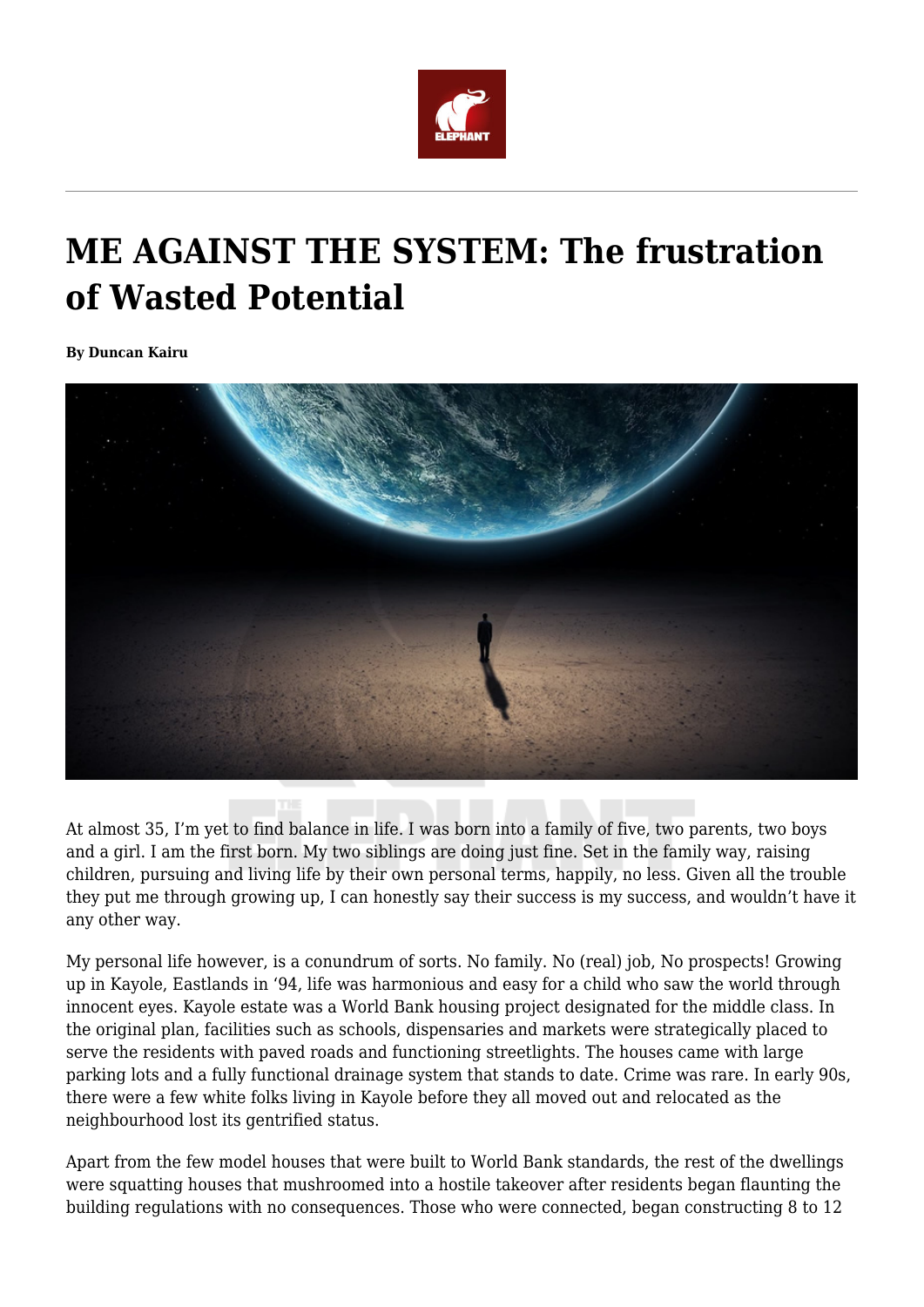rooms on 50×100 plots and the Eastlands suburban vision that was part of the original plan fell apart. Toilets, bathrooms and cloth lines were communal in these new dwellings and with it came congestion tension between tenants.

In the early 90s, Kayole was characterised by wide open spaces everywhere, a gigantic play ground. Our days were marked by childish pursuits that included, football matches played using improvised polythene plastic paper bags rolled into a tight ball then fastened with sisal strands to give it a firm texture. My love for the sport was, as my mother put it, more than that of life itself. She had a point. I had a dream of becoming a professional footballer and joining the ranks of Roberto Baggio, the Italian midfielder, Luis Figo, the Portuguese Forward, and the Brazilian striker sensation, Romario, my football godfathers of the 90s. All of whom I followed on KBC, thanks to a portable radio that my dad had bought to keep himself updated on the politics of the day.

I must have been 12 years old when I first started noticing the three white men visiting our neighborhood and spending a lot of time watching us play. Two tall men, both lean in frame and the third, a bald man with the beginnings of a paunch. They drove an old Nissan Sunny. After the matches they would sit us down and offer us soft drinks and cookies engaging us in polite conversations about our families, our education, dreams for the future and whether we wanted to play footie in Britain! I particularly intrigued them a great deal.

Their talk of playing in Britain, cast a spell on me and I became obsessed with the idea. They kept on showing up every few months each time bearing gifts of new balls and sport shoes. Eventually, they insisted on meeting my parents to "introduce" themselves. My mother was super elated and quickly gave in to the request after I broke the news at home. My father however, a hardware store employee off River Road, downtown, warned me about fraternizing with strangers. His authoritarian style of parenting stifled any designs I had about my own life choices. So when he said no, it was final. Attempts by mother to bring him on board bore no fruit. His refusal adversely affecting me and I was diagnosed with clinical depression that required psychiatric evaluation.

The final blow came in 1997 when the indiscriminate land grabbing linked to David Mwenje, then Member of Parliament for Embakasi and other politicians in the Moi era arrived in my neighbourhood. The political class and their cohorts embarked on a privatisation spree, leaving no open public space untouched including our playground. Marooned and helpless, the sport died a natural death and the football scouts stopped coming. Consequently, my hopes died shortly thereafter, my dreams, valid as they were, with me as well. It would only come to emerge later that they were UK agents scouting for new talent in Africa and I was on their watch list. Twenty two years down the line, I wonder how my life would have turned out had I gotten my professional football break!

To stave off the pain of loss, I began drawing and sketching and my scribbling morphed into a budding career in calligraphy and poetry. My passion for creative writing was inspired and fueled by Tupac Shakur's 1996 Album, *Me against the World*. I felt like a social pariah and Tupac's music and US hip hop on inner city experiences became relatable. In the mid 90s, the transport sector experienced the emergence of a new breed of vehicle in Nairobi as the privatisation and free market bug hit with the collapse of the two major state funded public transport bus services, the Nyayo and Kenya Bus. The privately owned matatus ushered in a new-fangled culture that revolutionized the whole matatu industry and gave it its present day mojo. This was the age of the Manyanga, a name drawn from the original street *Sheng* term used to depict a young voluptuous woman. The pimped matatu was a far cry from its weathered predecessors, with graffiti cutting across its body, both inside and out. They spotted large sport tyres with flashy rims and loud music systems that played a lot of hip-hop and reggae music to lure customers. Influenced by both American hip-hop and Jamaican ragga cultures, both weed smoking and baggy jeans hip-hop fashion became vogue as the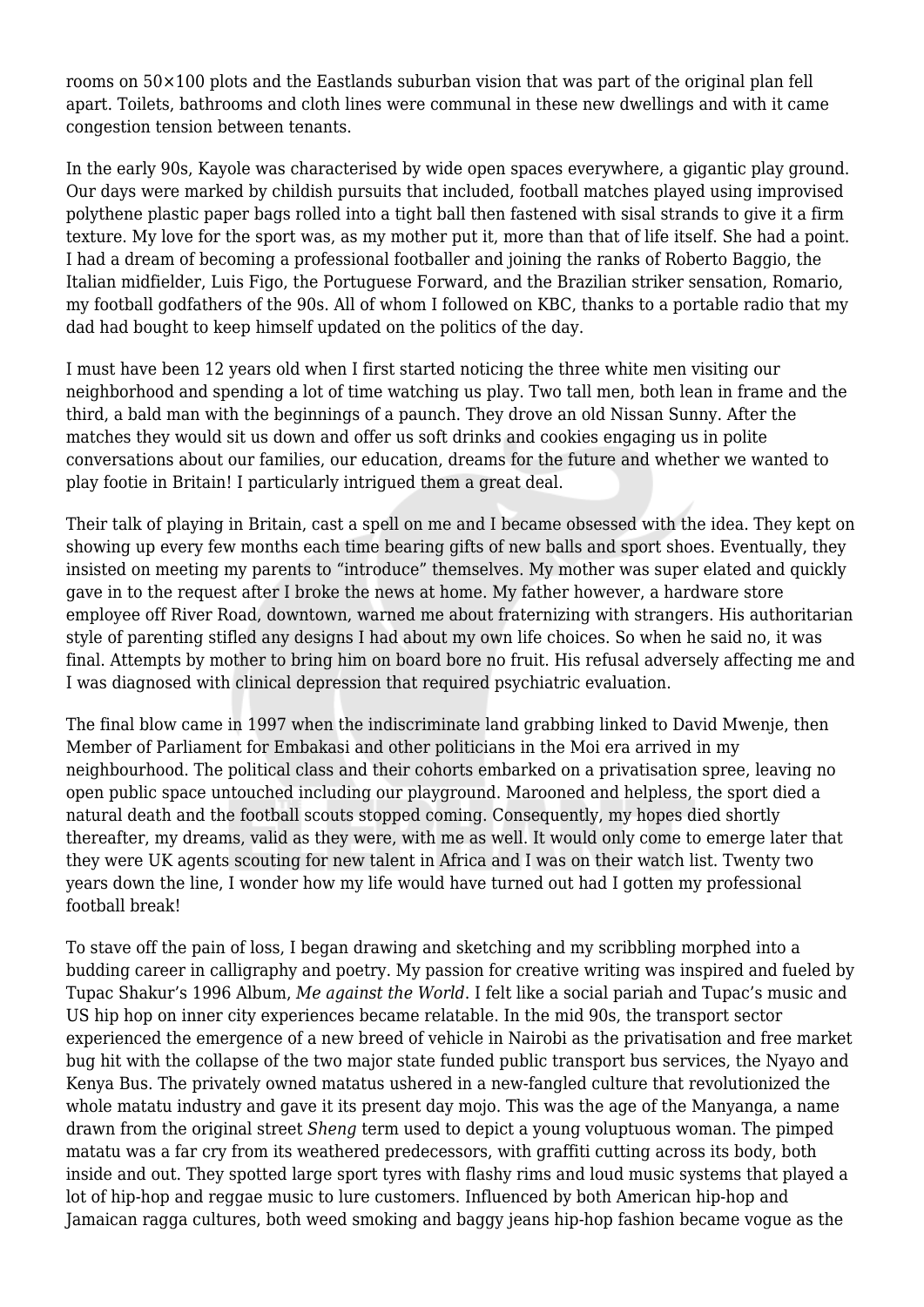flashy touts paraded their brand of swag that quickly caught on as a trend that started in Eastlands and spread on to all parts of the city.

My two skill sets found a place in the industry where I spent my days in garages designing creative works and getting paid for it. I became a matatu graffiti artist and settled in my new 'career' until a directive from the Ministry of Transport under the famous "Michuki Rules" instituted by John Michuki in the Kibaki era banned matatu art. Flashy matatu art was term as a conduit for "hooliganism" and undesirable social elements and in an effort to streamline the industry, monochromes and yellow strip became the new civilised matatu look. Most garages closed shop ostensibly forcing many youths to look for alternative means to survive. All I was left with was my poetry and prose.

While moonlighting as a matatu art creative, I completed a certificate course at Utalii College specialized in food and beverage and joined the multitudes in the job market hunting for opportunities. My first stop was at The Norfolk, Nairobi, where a college buddy worked courtesy of his father, an industrial kahuna. He tried pushing my case with the head chef who agreed to an internship but personnel blocked my entry sighting my "nobodiness!" Undeterred, I kept pushing my luck for about a year until the management had enough of my persistence and finally physically threw me out of the premises.

Disillusioned, I decided to send over a hundred applications all over the country hoping for the best only to receive one reply, a regret letter, no less. In my desperation, I stormed through hotel doors demanding to see human resource managers to explain the problem! Was it me or them! Most would ask in surprise rather than shock at my audacity, "Who sent you?"

"Myself," I would reply, "I sent myself" but that was not the response, they wanted to hear! I had no godfather in this skewed system, essentially, a nobody. As the post election conflict of 2007-2008 and the ensuing unrest blew over the country, I despaired, weeping and wiping my tears silently as my country burned with my hopes and dreams.

After a year of listlessness, a job vacancy landed on my lap in March of 2009, when I received a message stating, "a tour company is looking to hire new drivers, for more details, call the number below," The number and company was unfamiliar but I went ahead and called the number immediately. A lady shared directions to their offices, in industrial area where I reported for an interview and despite my absolute lack knowledge of the tour operator space, I got hired on the spot and training started promptly. I began travelling to the country's game parks, Nairobi, Nakuru, Meru, Mara, Tsavo guiding visitors and learning about wildlife. I experienced the novelty of museums, hotels and resorts as a tour driver, met new people and got wide exposure to Kenya's rich natural and cultural heritage. There was one challenge though, the company was not paying us salaries even after seven months of hard labor. Frustrated and fed up, the bunch of disgruntled workers decided to exercise to two options left at hand, paralyze the operations and sink the ship or jump overboard and swim to shore. We settled for the former then bailed. Needless to say, I was once again on the streets scratching my chin, staring into space, my college certificates in hand. There were no breaks for another year and a half. Thankfully, the seven month stint had equipped me with enough skills and contacts to maneuver.

Shelving my academic credentials, I began hustling every top dog I had come to know in the industry, head-on. Luckily, my number came up and I got absorbed by one of the many I reached out to. Wilfred was a good man who wanted good for everyone. The management sadly misconstrued his kindness for nepotism and fired him. Without a safety net, my godfather dispatched, I knew it was only a matter of time before things went south which happened a week later. From then on, the job tap ran dry. At my wits end, living an insipid existence, I started entertaining suicidal thoughts.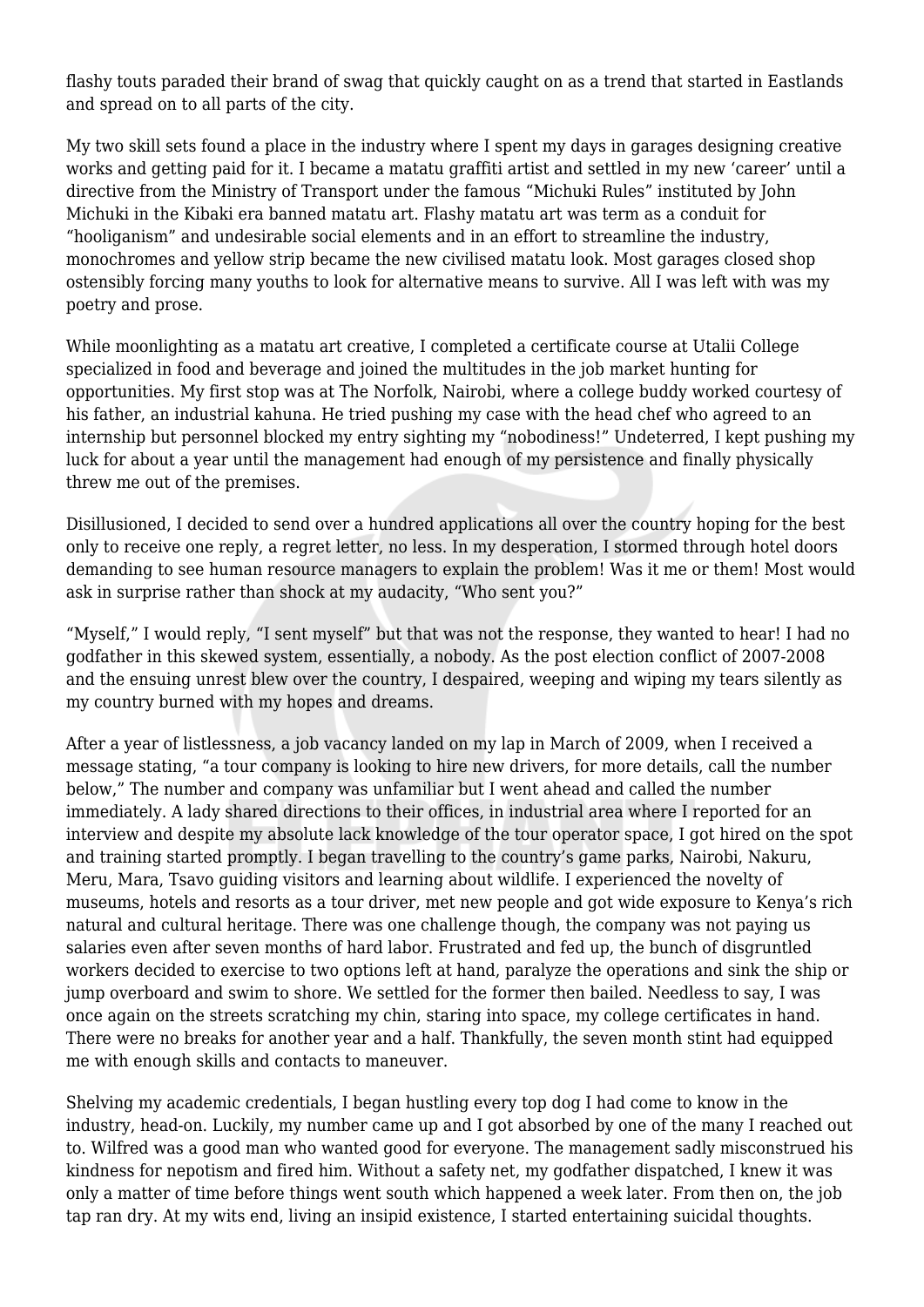My turning point was triggered by an old, torn bible handed down by my mother which sat gathering dust on my table. I was never a religious person and my church attendance was incidental but something caught my eye between the pages. I opened the book and stumbled on Acts 17:26-27

"And He has made from one origin and blood all nations of men to settle on the face of the earth, having determined their periods and boundaries. So that they should seek God in the hope that they might feel after him and find him, although he is not far from each of us."

This verse provoked my contemplation on my spiritual purpose and the place of God in my life.

About to close the book, I happened upon this,

Romans 10:13 "Whosoever calls on the name of Jesus shall be saved."

I stared at the verse, blankly, then vividly remembered a quote someone had once shared of a drowning man clutching on to a serpent. I closed my eyes and uttered a very simple prayer, crying, then shut the book and put it aside. Nothing happened and life went on as usual. Three months later when I started having psychic revelations, that correlated with live situations during the day. I started noticing very "mundane" things like a person's energy, when one is in distress. I could discern impending illnesses, investment outcomes, accidents, robberies, even death, surprisingly. I attributed all this to a divine revelation and embarked on a new spiritual journey in the Christian faith my mind renewed. Jesus saved me!

Meanwhile, old buddies I had met along the dusty streets of struggle kept enquiring about my welfare. Some had joined the taxi business to earn a living. With nothing to lose, I found myself reunited with them chatting the days away, occasionally covering for any absentee drivers and developed an interest in the taxi business as a new career path. My first car was a Nissan B14, silver in colour that belonged to a senior police officer in Nairobi who always threated to shoot me if I ever played him. He had a serious demeanor. The threat was not taken lightly.

I entered in the taxi world feeling like a fish out of water. By day, Nairobi is the city in the sun. At night it is a hell hole that requires intelligence and a thick skin to get by. A puzzle to be solved before one can advance to the next level. By any measure, a pain in the butt. Police want a piece of you. City Council use any opportunity to shake you down. Thugs lurk at every bend and fellow operators want you dead.

The experiences I have faced are surreal. I remember my first case, her name was Dorothy. Heavy with child, we had just left Uchumi supermarket, at Adams Arcade and were discussing baby names headed to Nairobi hospital where she was to be admitted waiting to deliver. The two way Ngong Road was legendary with traffic jams that turned full blown chaotic during the rainy season. Everything was fine until she started feeling some kind of "wetness" and sharp pains from her lower abdomen that saw a previously calm woman turn breathless and scream in agony. I was clueless in matters of childbirth. The screaming sent me into a panic seizure and my thinking brain was suspended. It would take the intervention of two good Samaritans to deliver a newborn baby in my backseat. Between them sat Dorothy, looking half dead with blood all over. A few meters stood a cop directing traffic away from us, shooing curious onlookers that had gathered. It would take me months to recover from the ordeal.

Another bizarre episode happened at The Junction months later when a thug put a gun on my skull intending to steal my car as I walked towards it. His mission however, proved impossible when two police officers arrived and stood by obliviously waiting for a matatu. I took off singing Amazing Grace. I have ferried a corpse, had distressed a woman ditch her 2 year old daughter in my cab, had